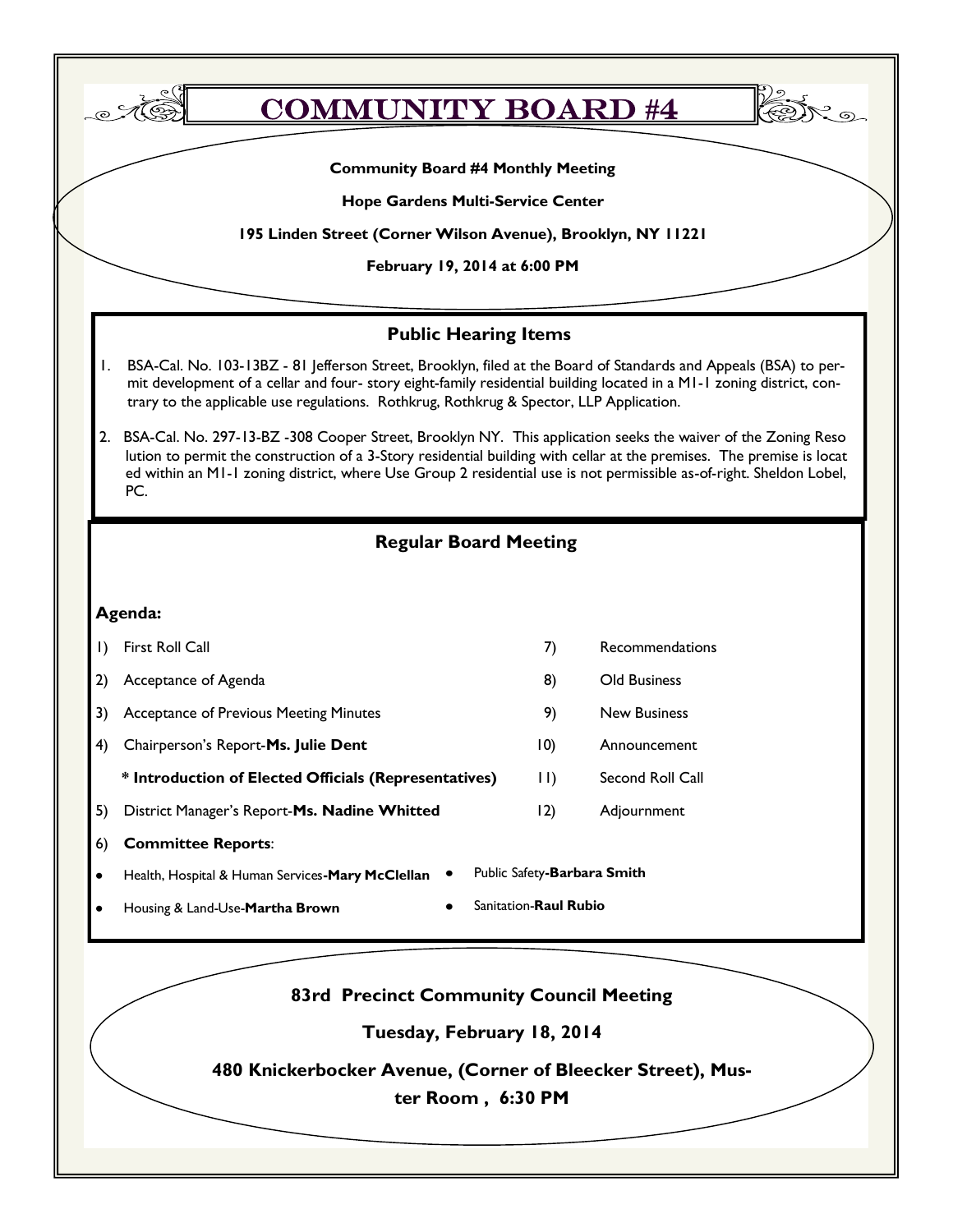| Pg. 2                                                                                                                                                                                                                                                                                                                                                                                                                                                                                                                                                                                                                                                                                                                                                                                                                                                                                                                                    | <b>Community Board #4</b>                                                                                                                      |  |  |  |  |  |  |  |
|------------------------------------------------------------------------------------------------------------------------------------------------------------------------------------------------------------------------------------------------------------------------------------------------------------------------------------------------------------------------------------------------------------------------------------------------------------------------------------------------------------------------------------------------------------------------------------------------------------------------------------------------------------------------------------------------------------------------------------------------------------------------------------------------------------------------------------------------------------------------------------------------------------------------------------------|------------------------------------------------------------------------------------------------------------------------------------------------|--|--|--|--|--|--|--|
| <b>STREET CLOSING BLOCKED OFF DATES-2014</b>                                                                                                                                                                                                                                                                                                                                                                                                                                                                                                                                                                                                                                                                                                                                                                                                                                                                                             |                                                                                                                                                |  |  |  |  |  |  |  |
| January 1, 2014-New Year's Day<br>10. August 5, 2014-National Night Out Against Crime<br>March 17, 2014-St. Patrick's Day<br>2.<br>II. August 8, 9, 10, 2014-Dominican Day Parade Weekend<br>April 13, 2014-Palm Sunday<br>3.<br>12. September 1, 2014-Labor Day<br>April 18, 2014-Good Friday<br>4.<br>September 11th, 2014<br>13.<br>April 20, 2014-Easter Sunday<br>5.<br>October 31, 2014-Halloween<br>14.<br>May 26, 2014-Memorial Day<br>6.<br>November 4, 2014-Election Day<br>June 5, 2014-Bushwick Parade<br>7.<br>16. November 27, 2014-Thanksgiving<br>June 6, 7, 8 2014-Puerto Rican Weekend<br>8.<br>December 25, 2014-Christmas<br>17.<br>July 4, 2014-4th of July<br>9.<br>December 31, 2014-New Year's Eve<br>18.<br><b>LOVE YOUR BLOCK GRANT AWARDS</b><br>Citizens Committee for New York City and NYC Service invite your resident-led neighborhood group to apply for<br>a grant for a block beautification project! |                                                                                                                                                |  |  |  |  |  |  |  |
| KEY DATES: February 20, 2014: Application Deadline / Early March, 2014: Grantees Announce / Week of March 10,<br>2014: Orientation/ April-June, 2014: Project Implementation<br>HOW TO APPLY: For more information and to download the application, visit: www.citizensnyc.org or www.nyc.gov/<br><b>service</b><br>Question? Contact Tehmina at 212-822-9563 or throhi@citizensnyc.org                                                                                                                                                                                                                                                                                                                                                                                                                                                                                                                                                  |                                                                                                                                                |  |  |  |  |  |  |  |
|                                                                                                                                                                                                                                                                                                                                                                                                                                                                                                                                                                                                                                                                                                                                                                                                                                                                                                                                          | <b>Free Computer Workshops</b><br><b>For Veterans Only</b>                                                                                     |  |  |  |  |  |  |  |
| Quebradillas Baseball Organization, Inc. 2002<br><b>REGISTRATION EVERY SATURDAY</b>                                                                                                                                                                                                                                                                                                                                                                                                                                                                                                                                                                                                                                                                                                                                                                                                                                                      | The Veterans Upward Bound Program is offering<br><b>Free Computer Workshops</b>                                                                |  |  |  |  |  |  |  |
| <b>STARTING JANUARY 18, 2014</b>                                                                                                                                                                                                                                                                                                                                                                                                                                                                                                                                                                                                                                                                                                                                                                                                                                                                                                         | Intro to PC, Keyboarding, Internet Basics<br><b>Basic:</b>                                                                                     |  |  |  |  |  |  |  |
| <b>LOCATION</b><br>Celestial Church of Christ, 1380 Jefferson Avenue, Brooklyn, NY 11237,<br>TIME: I lam to 4pm                                                                                                                                                                                                                                                                                                                                                                                                                                                                                                                                                                                                                                                                                                                                                                                                                          | Intermediate:<br>Microsoft Word, PowerPoint,<br>Excel Part   & 2<br>Tuesdays & Thursday:<br>6:00-9:30 pm Rm C-337                              |  |  |  |  |  |  |  |
| All Boys and Girls ages 4-12<br>Manager/Coaches are welcome<br>Also 13 & 14 Traveling Teams Are Welcome<br>Girls Softball Age 13 to 17                                                                                                                                                                                                                                                                                                                                                                                                                                                                                                                                                                                                                                                                                                                                                                                                   | Learn these skills in a friendly, helpful and supportive en-<br>vironment with other vets.<br>Open to all Veterans without a Bachelor's Degree |  |  |  |  |  |  |  |
| Contact:<br>Carlos Feliciano-League President- Tel: (347) 251-1458<br>Roberto Cervera-League Commissioner-Tel: (347) 920-<br>0447                                                                                                                                                                                                                                                                                                                                                                                                                                                                                                                                                                                                                                                                                                                                                                                                        | <b>RSVP Required Limited Seating!</b><br>For more information e-mail<br>vets@lagcc.cuny.edu_or call (718) 482-5386                             |  |  |  |  |  |  |  |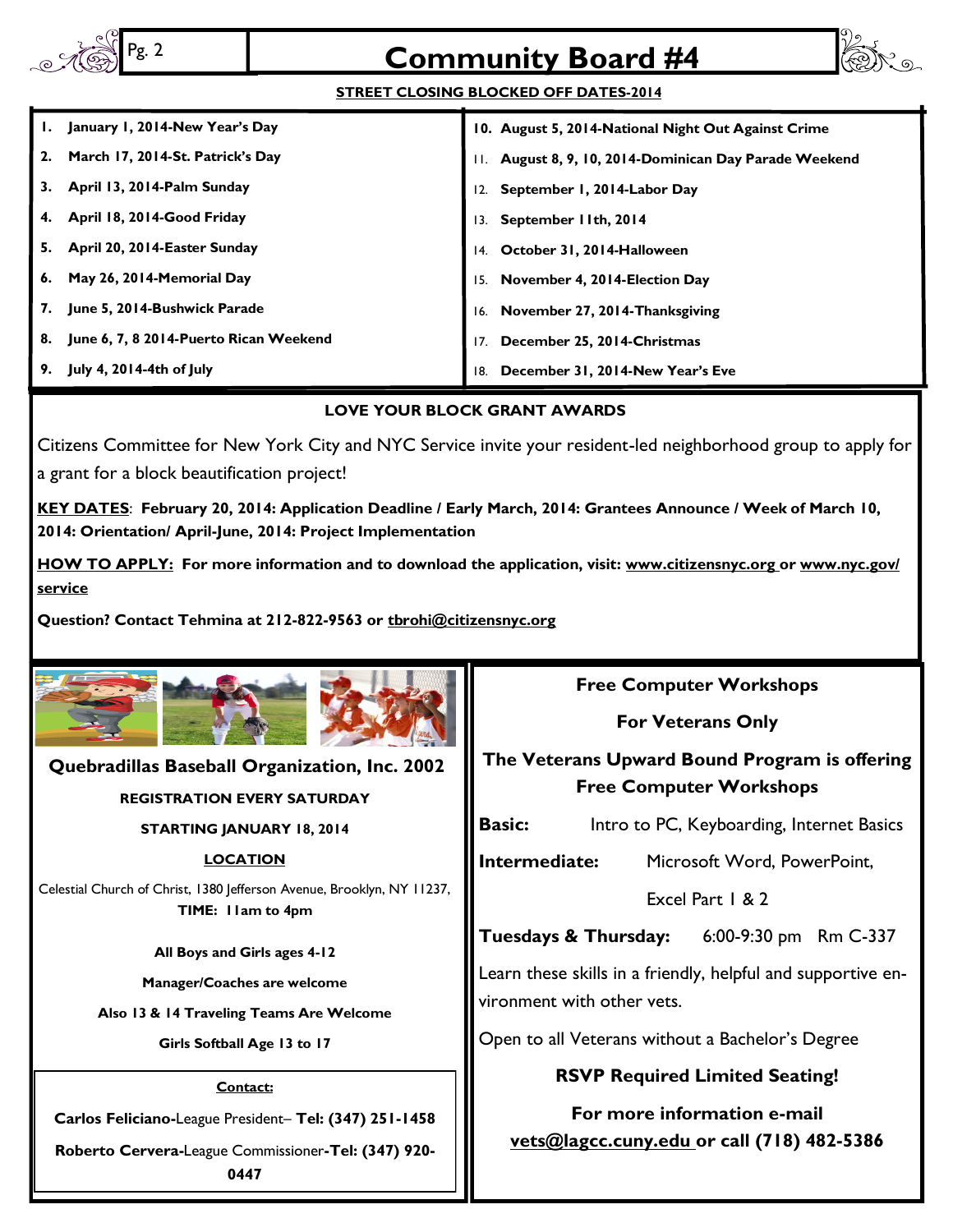

# **Community Board #4** Pg. 3

| <b>Community Board #4</b>                                                                                                                                                                                                                                                                                                                                                                                                                                                                                                                                                                                                                                                                                                                                                              | Pg. 3                                                                                                                                                                                                                                                                                                                                                                                                                                                                                                                                                                                                                                                                        |  |  |  |  |  |  |  |
|----------------------------------------------------------------------------------------------------------------------------------------------------------------------------------------------------------------------------------------------------------------------------------------------------------------------------------------------------------------------------------------------------------------------------------------------------------------------------------------------------------------------------------------------------------------------------------------------------------------------------------------------------------------------------------------------------------------------------------------------------------------------------------------|------------------------------------------------------------------------------------------------------------------------------------------------------------------------------------------------------------------------------------------------------------------------------------------------------------------------------------------------------------------------------------------------------------------------------------------------------------------------------------------------------------------------------------------------------------------------------------------------------------------------------------------------------------------------------|--|--|--|--|--|--|--|
| <b>Community Tax Aid, Inc.</b><br><b>Free Tax Preparation By Experienced</b><br>Tax<br><b>Preparers Available To The Public</b><br>You may be able to get some FEDERAL, STATE or<br>CITY money if:<br>You live in New York City; or<br>You have children: or<br>You play for child or dependent care; or<br>You had income; or<br>Your income and rent meet certain guidelines.<br>Even if you've never filed before we can help you.<br>We may get money for you for 2013, 2012, 2011 or<br>2010, but you must file your tax returns to get the<br>money you are owed.<br>For a location near you, or for more<br>information, visit our website<br>www.communitytaxaidnyc.org                                                                                                        | Volunteer for Brooklyn Public Library's 2nd Annual Bike the Branches Event!<br>Saturday, May 17th from 10:00 AM-5:00 PM / Rain Date June 14th<br><b>Welcome Ambassador Volunteer:</b><br>Welcome and greet riders<br><b>Stamp event passports</b><br>$\bullet$<br><b>Assist with Library Programming</b><br>Promote library card registration<br>Share fact sheets and additional<br>Information about the event<br>and library<br>Saturday, May 17th Volunteer Shifts:<br>10:00am-1:30pm (Half Day)<br>1:30pm-5:00pm (Half Day)<br>10:00am-5:00pm (All Day)<br>For additional information, please contact your local library or Volunteer Re-<br>sources at (718) 230-2406. |  |  |  |  |  |  |  |
| <b>EcoStation:NY</b><br><b>RUN AWAY AND JOIN THE FARM!</b><br>Now in it's third year, EcoStation's Community Apprentice Program at Bushwick Campus Farm is an exciting hands-on opportu-<br>nity for adults (18+) to learn about organic farming, urban agriculture skills, and "food justice" while serving Bushwick Campus high school<br>youth and the broader community. The program runs from Mid-March to November.<br>Apply online: www.EcoStationNY.org/opportunities by Feb. 28th!<br>Learn more and meet the 2013 Apprentices: www.EcoStationNY.org/CAP<br>Are you stuck in an employment rut? Apply to New York Drives to enter job training programs that will jumpstart your career!<br>Don't Let Lack of a Driver's License Stall Your Career!<br><b>New York Drives</b> |                                                                                                                                                                                                                                                                                                                                                                                                                                                                                                                                                                                                                                                                              |  |  |  |  |  |  |  |

#### **To apply you must meet ALL of the requirements below AND attend an Information Session**

21+ years old/ NYC Resident/Unemployed or Low Income/Available Full Time (Mon-Fri, 8AM-5PM)/ Must Not Have Had Driver's License Previ- $\bullet$ ously

**Information Sessions** are held every **THURSDAY from 2PM-5PM** / 621 DeGraw Street, Brooklyn, NY 11217/ **No RSVP necessary. Be on time!**

For more information, call 718-237-2017 ext. 143 or email **NYDinfo@bwiny.org.** Visit online at **www.bwiny.org**  $\bullet$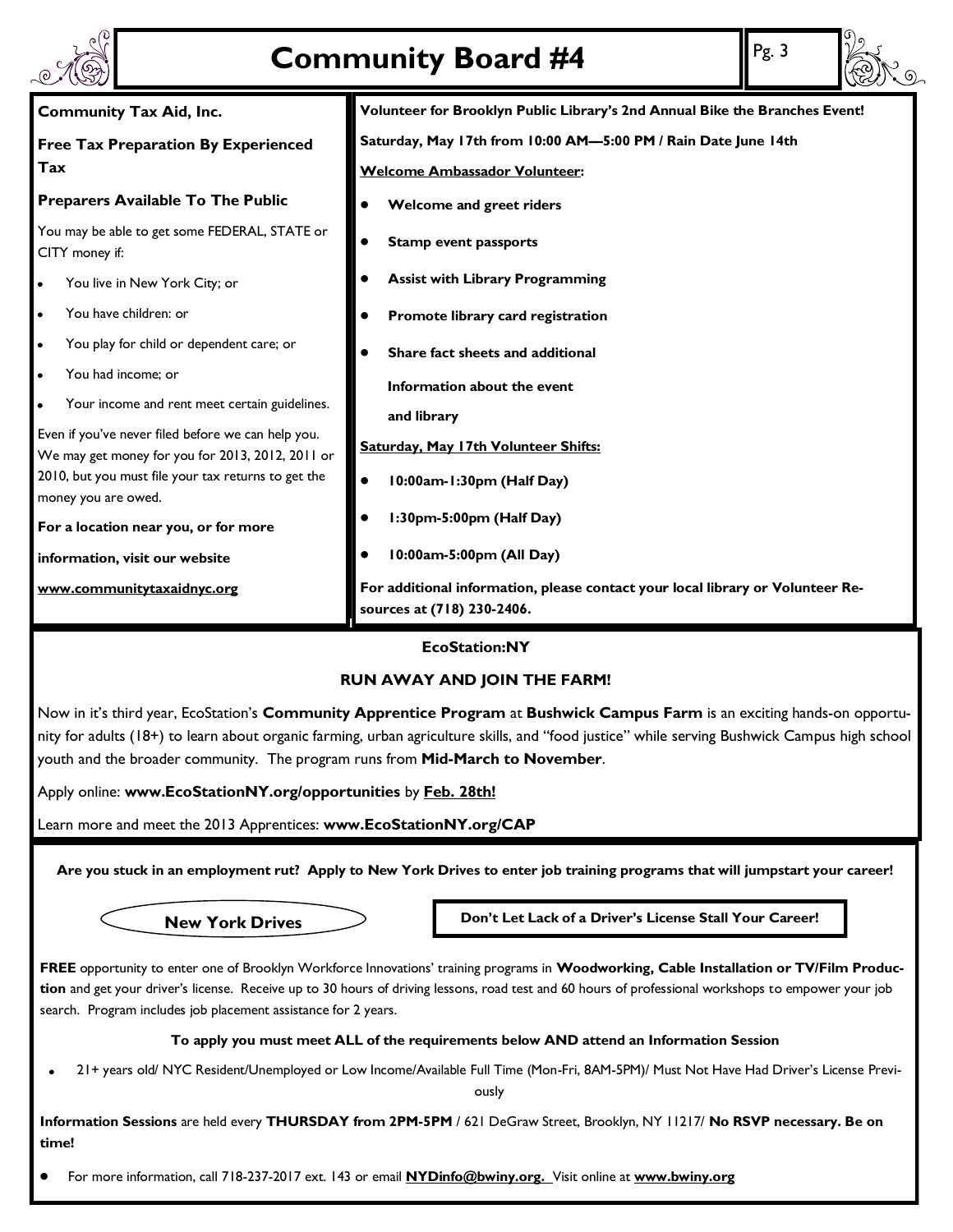

### Pg. 4 **Community Board #4**



#### Con**Green Team**

**Multifamily Energy Efficiency Program**

#### Edison

#### Use less energy and **save money**

Con Edison is offering property owners and building managers ways to make properties with 5 to 75 units more energy efficient, reduce costs, save money, and help protect the environment.

#### **The Green Team Offers: For More Information:**

- **Financial incentives for approved equipment upgrades**
- **Energy surveys to show where your building could save energy and money through this program.**
- **Free "smart" power strips and CFLs and low-flow devices in apartment units**

**Let the Green Team show you how your building can save energy and money.**

- **Call us at 1-877- 870-6118**
- **Visit coned.com/**  $\bullet$ **greenteam for a full list of eligible measures and incentives**

**Sponsored by: Kings County Hospital Center and** 

**New York State Department of Health.**

#### **FREE, FREE, FREE FOOD!!!!**

#### **Commodity Supplemental Food Program (C.S.F.P)**

**YOU MUST……**

- Be 60 years old and older
- Have children 5 years old
- 6 months posipartum

#### **DOCUMENTS REQUIRED….**

- Photo ID
- Proof of Age
- Proof of Address
- Proof of Income

#### **CALL (718) 498-9208**

#### **FROM 7:00 AM TO 3:00 PM**

**FOR MORE INFORMATION**

#### **2014 Play Street Application Available at**

#### **CB #4 District Office**

Play Street Create a temporary space for young people to play, turning the city's street into a safe, engaging space to be active. During a Play Street, local street are officially closed to traffic and open to people at regularly scheduled times. If your application is approved, and your street is designated as a Play Street, it shall be closed during the specified hours only for the purpose of conducting a recreation program organized and sponsored by the organization. The organization shall be responsible for physically closing the street, ensuring that barriers remain in place during the Play Street hours, and opening the street to regular traffic use on time, as well as for the welfare and safety of its participants. This Play Street must be supervised by the two adults, one or both of whom are members of the sponsoring organization.

#### **CHECKLIST FOR SCHOOL SITES (answer as best vou can)**

- 1. The street in question is adjacent to the school.  $\Box$
- 2. The school has inadequate facilities for off-street activity.  $\Box$
- 3. Existing recreation spaces are fully utilized as recreation areas.  $\Box$
- 4. The street in question is not a main or a two-way artery and does not have high vehicular volume.
- 5. The street is not designated as a fire route, bus route or truck route.  $\Box$
- 6. The street is not adjacent to a hospital.  $\Box$
- 7. The street does not have commercial establishments, hotels, public buildings or other activities that would be curtailed or adversely affected.  $\Box$
- 8. The street closure would not interfere with local traffic patterns.  $\Box$
- 9. The physical features and topography (visibility, grades, alignment, open lots) do not create hazards.
- 10. There is no ongoing construction on the street.  $\Box$

#### **CHECKLIST FOR S I M M E R SITES (answer as best vou can)**

- 1. The area has a high population density.  $\Box$
- 2. The street in question is not a main or a two-way artery and does not have high vehicular volume.
- 3. The street is not designated as a fire route, bus route or truck route.  $\Box$
- 4. The street is not adjacent to a hospital.  $\Box$
- 5. The street does not have commercial establishments, hotels, public buildings or other activities that would be curtailed or adversely affected.  $\Box$
- 6. The street closure would not interfere with local traffic patterns.  $\Box$
- 7. The physical features and topography (visibility, grades, alignment, open lots) do not create hazards.
- 8. There is no ongoing construction on the street.  $\Box$